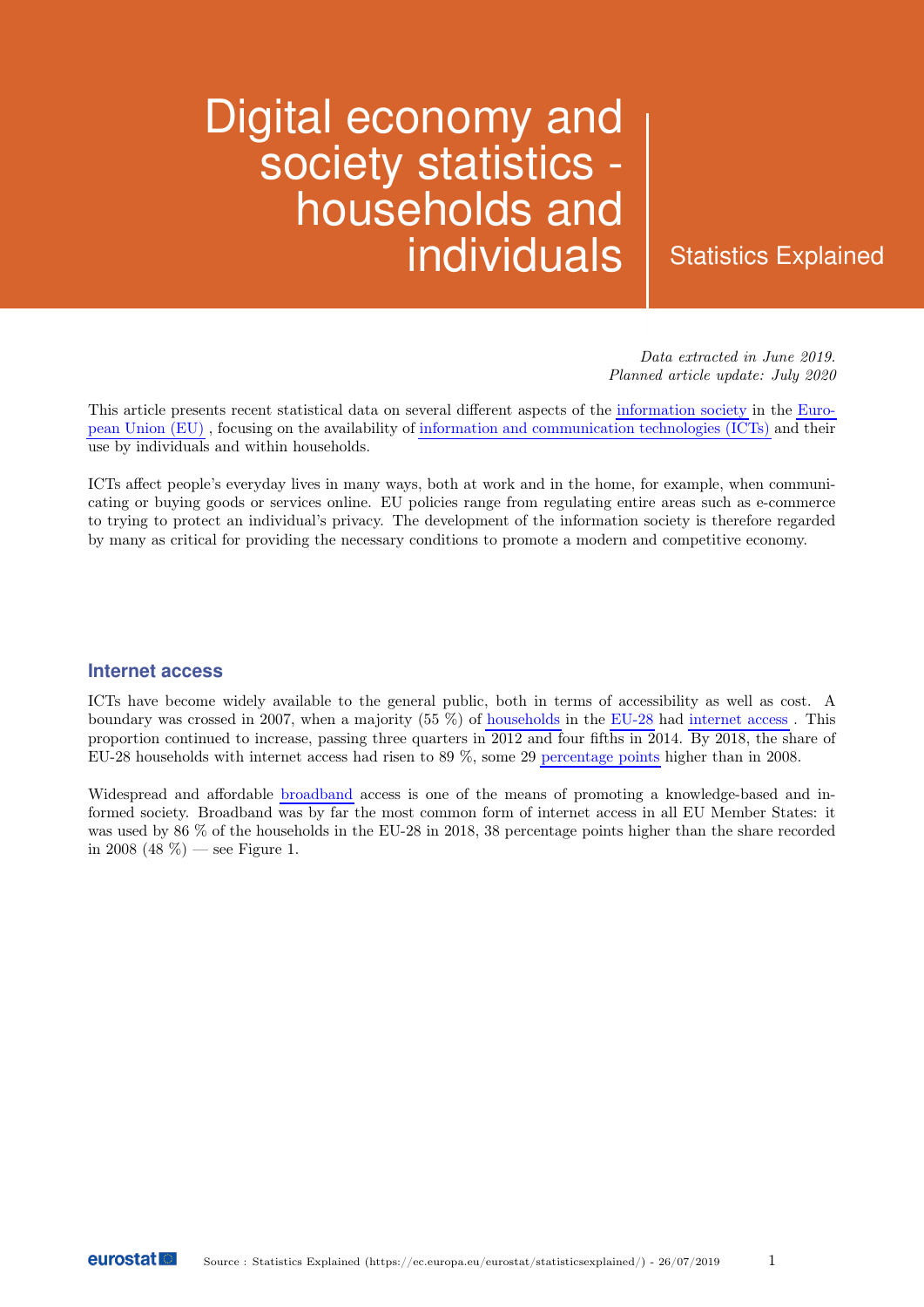

#### Internet access and broadband internet connections of households, EU-28, 2008-2018 (% of all households)

eurostat<sup>o</sup>

#### Figure 1: Internet access and broadband internet connections of households, EU-28, 2008-2018  $(\%$  of all households)Source: Eurostat (isoc\_ci\_in\_h) and (isoc\_ci\_it\_h)

The highest proportion (98 %) of households with internet access in 2018 was recorded in the Netherlands (see Figure 2), while the United Kingdom, Germany, Finland, Denmark, Luxembourg and Sweden also reported that more than 9 out of every 10 households had internet access. The lowest rate of internet access among the EU Member States was observed in Bulgaria (72 %). However, Bulgaria — together with the Romania, Cyprus, Greece, Portugal and Croatia — recorded a rapid expansion in its proportion of households with internet access, with increases within the range of 17-23 percentage points between 2013 and 2018. Unsurprisingly, relative stability was recorded in several Member States where household internet access was already close to saturation in 2013, such as the Netherlands and Denmark; this was also the case in Iceland and Norway.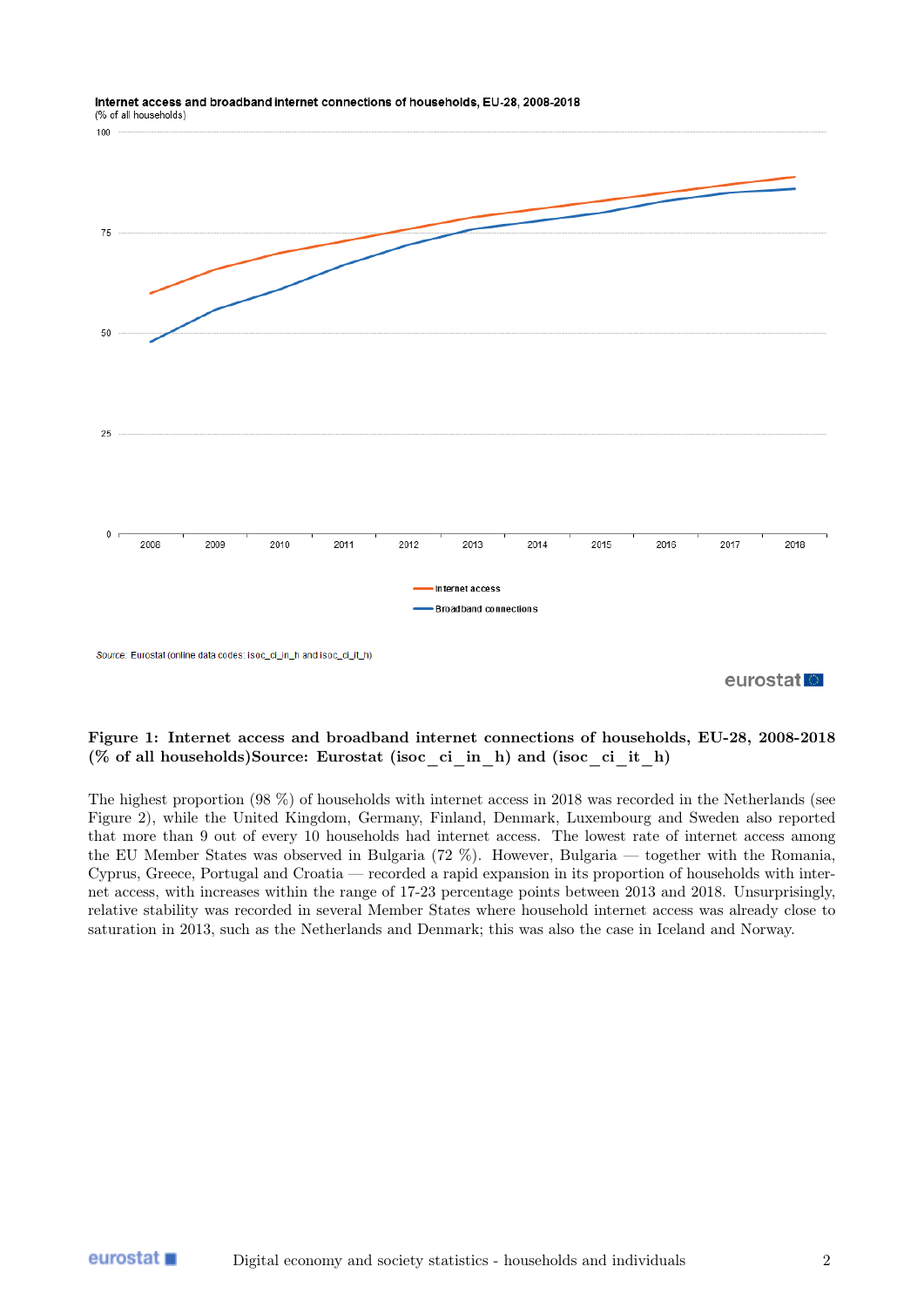Internet access of households, 2013 and 2018 (% of all households)





 $-2013$  $\blacksquare 2018$ 

(\*) Break in series (2) 2013; not available

(2) 2017 instead of 2018 Source: Eurostat (online data code: isoc\_ci\_in\_h)

#### eurostat<sup>o</sup>

#### Figure 2: Internet access of households, 2013 and 2018(% of all households)Source: Eurostat (isoc ci in h)

Figure 3 shows that there is, to some extent, an urban–rural divide within the EU-28 in terms of internet access. Whereas households in cities as well as towns and suburbs had comparatively high access rates — 91 % in cities and 89 % in towns and suburbs — internet access was somewhat lower in rural areas (85 %). In 23 EU Member States, the proportion of households in rural areas with internet access was lower than the equivalent proportions of households in cities or in towns and suburbs. The divide between rural areas and the two other types of areas was particularly strong in Greece, Portugal, Bulgaria and Romania, each of which had a lower overall level of internet access than the EU-28 average. In Estonia, Austria and Italy, although internet access was higher in cities, there was no difference in the proportion of households with internet access between those in towns and suburbs and those in rural areas. In the Netherlands, the share of households with internet access was identical across the three different degrees of urbanisation, and for the United Kingdom, almost identical (one percentage point lower in rural areas). In Belgium and Slovenia, towns and suburbs recorded the highest level of internet access, while the proportion of households in cities and rural areas was identical. Other exceptions were France and Luxembourg, where the highest level of internet access was recorded in cities, but the lowest was recorded in towns and suburbs (rather than rural areas).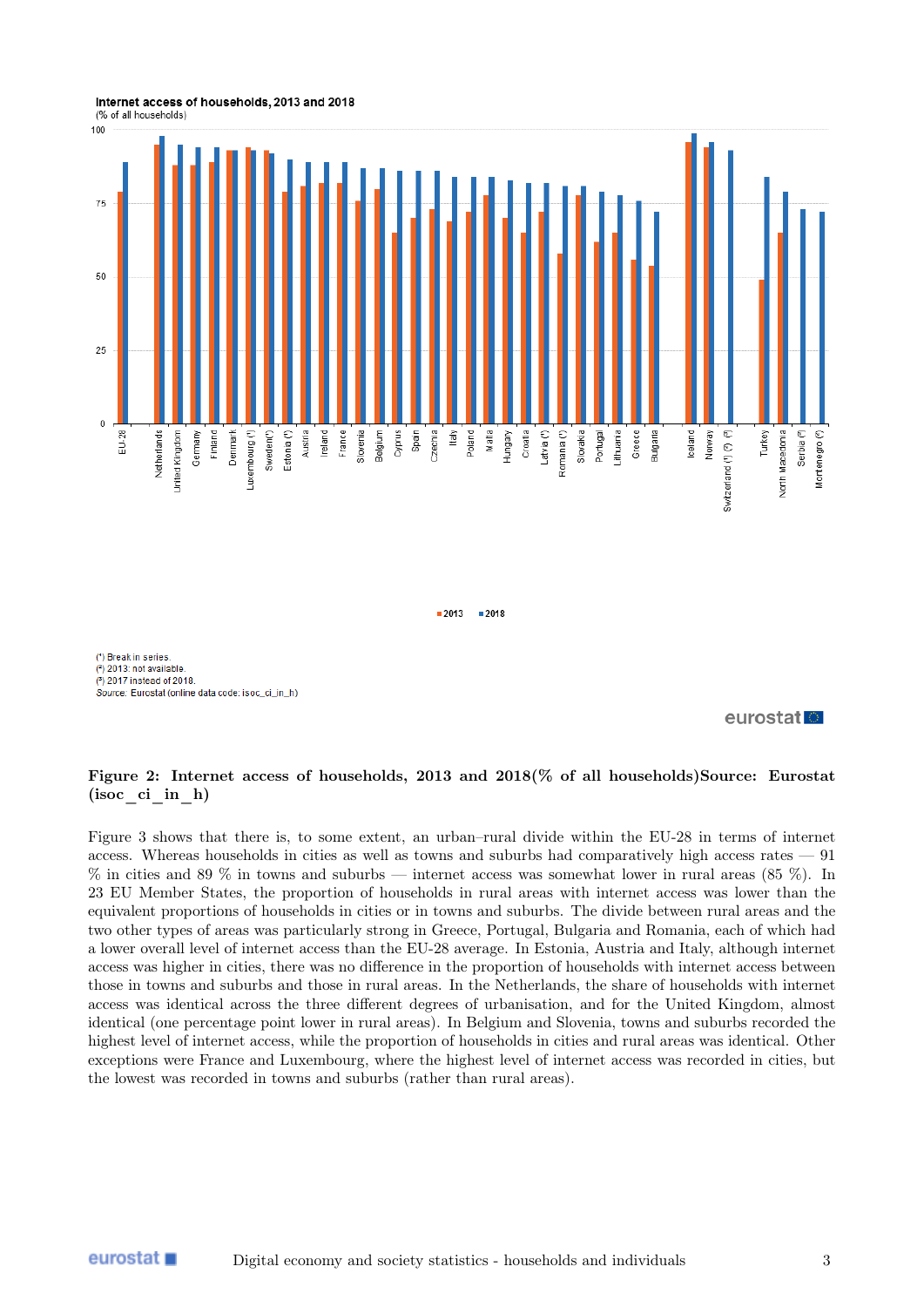Internet access in households by degree of urbanisation, 2018

(% of all households)



Figure 3: Internet access in households by degree of urbanisation, 2018(% of all households)Source: Eurostat (isoc\_ci\_in\_h)

#### **Internet usage**

eurostat ■

As of the beginning of 2018, more than four fifths (85 %) of all individuals in the EU-28, aged between 16 and 74 years, used the internet (at least once within the three months prior to the survey date). At least 9 out of 10 individuals in Denmark, Luxembourg, the Netherlands, the United Kingdom, Finland, Germany and Sweden used the internet during the three months prior to the survey. By comparison, slightly less than three quarters of all individuals aged 16 to 74 used the internet in Italy (74 %), Greece (72 %) and Romania (71 %), with the lowest share in Bulgaria (65 %).

The proportion of the EU-28's population that had never used the internet was  $11\%$  in 2018 (two percentage points lower than the year before), with this share falling to one third of its level in 2008 (when it had stood at 33 %).

In 2018, more than three quarters (76 %) of individuals in the EU-28 accessed the internet on a daily basis — see Figure 4 — with a further 7 % using it at least once a week (but not daily). As such, 83 % of individuals were regular internet users (at least weekly) of the internet. The proportion of daily internet users among all internet users (who had used the internet within the previous three months) averaged 89 % in the EU-28 and ranged across the EU Member States from 76 % in Romania up to more than 90 % in ten Member States, peaking at 96 % in Italy and the United Kingdom. Iceland (97 %) reported an even higher share of daily internet users among all internet users.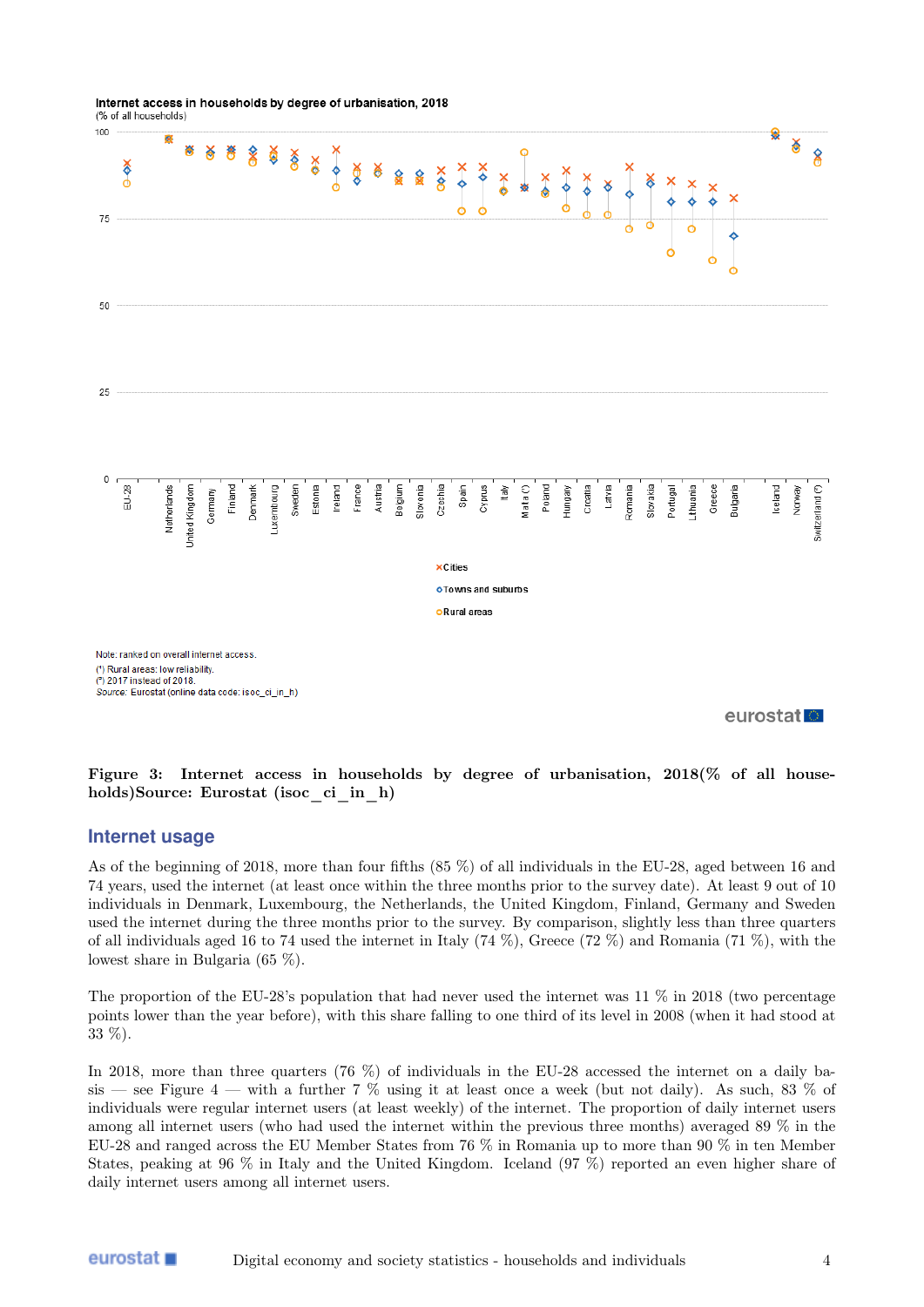

**OUsed in the last three months** At least once a week (but not every day) Daily use

(\*) 2017 instead of 2018. Source: Eurostat (online data codes: isoc\_ci\_ifp\_iu and isoc\_ci\_ifp\_fu)

#### eurostat<sup>1</sup>

#### Figure 4: Frequency of internet use, 2018(% of individuals aged 16 to 74)Source: Eurostat (isoc ci ifp iu) and (isoc ci ifp fu)

Figure 5 looks at the use of the [internet while on the move](https://ec.europa.eu/eurostat/statistics-explained/index.php/Glossary:Mobile_internet_usage) , in other words when away from home or work, for example, using the internet on a portable computer or handheld device via a mobile or wireless connection. The figure compares 2013 data, when 43 % of individuals aged 16 to 74 within the EU-28 used a mobile device to connect to the internet, with 2018 data, by which time this share had risen to 69 %. The most common mobile devices for internet connections were mobile or smart phones, laptops, and tablet computers.

Denmark, Sweden, the Netherlands, Luxembourg and the United Kingdom recorded the highest proportions of mobile internet use in 2018, with more than four fifths of individuals aged 16 to 74 using the internet while on the move, peaking at 88 % in Denmark and Sweden; with one percentage point more, the maximum share was recorded in Norway (89 %). By comparison, between 50 % and 60 % of individuals aged 16 to 74 in Greece, Bulgaria, Romania, Latvia and Portugal used the internet away from home or work, with this proportion as low as 49 % in Poland and 40 % in Italy.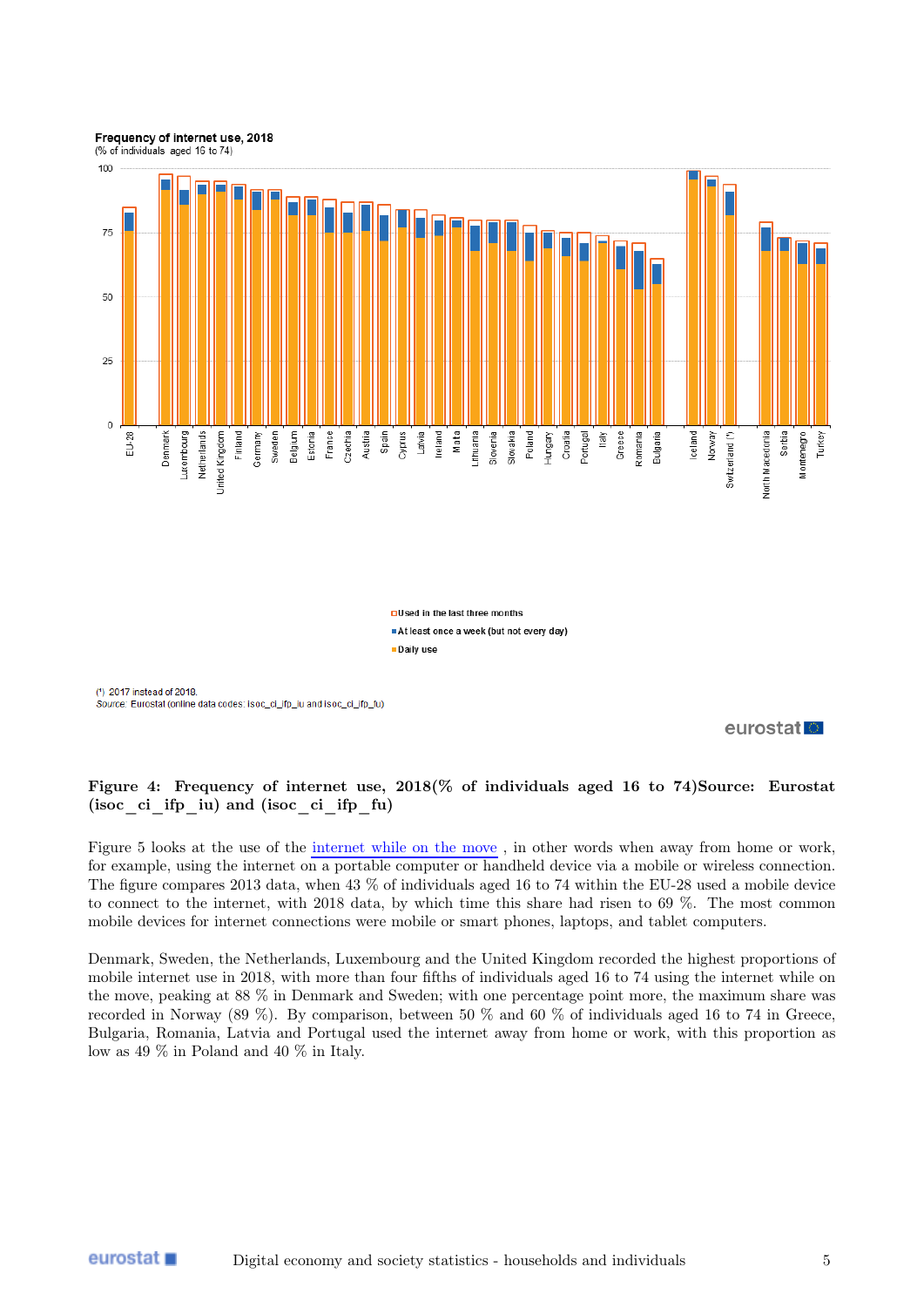#### Individuals who used a portable computer or a handheld device to access the internet away from home or work, 2013 and 2018

(% of individuals aged 16 to 74)



 $-2013$  $-2018$ 

Note: defined as using the internet away from home or work on portable computers or handheld devices via mobile phone networks or wireless connections. (\*) Break in series  $\frac{1}{2}$  2013: not available (2) 2017 instead of 2018. Source: Eurostat (online data code: isoc\_ci\_im\_i)

#### eurostat<sup>o</sup>

#### Figure 5: Individuals who used a portable computer or a handheld device to access the internet away from home or work, 2013 and 2018(% of individuals aged 16 to 74)Source: Eurostat (isoc\_ci\_im\_i)

One of the most common online activities in the EU-28 in 2018 was participation in social networking, see Figure 6. More than half (56 %) of individuals aged 16 to 74 used the internet for social networking (for example, using sites such as Facebook, Twitter, Instagram or Snapchat). Between 70 % and 80 % of people in Denmark, Belgium, Sweden and the United Kingdom used social networking sites, this share peaking at 79 % in Denmark, while it rose considerably higher in Iceland  $(91\%)$  and Norway  $(82\%)$ . At the other end of the scale, there were three EU Member States where less than half of people used such sites, namely Slovenia (49 %), Italy (46  $%$ ) and France (42 %).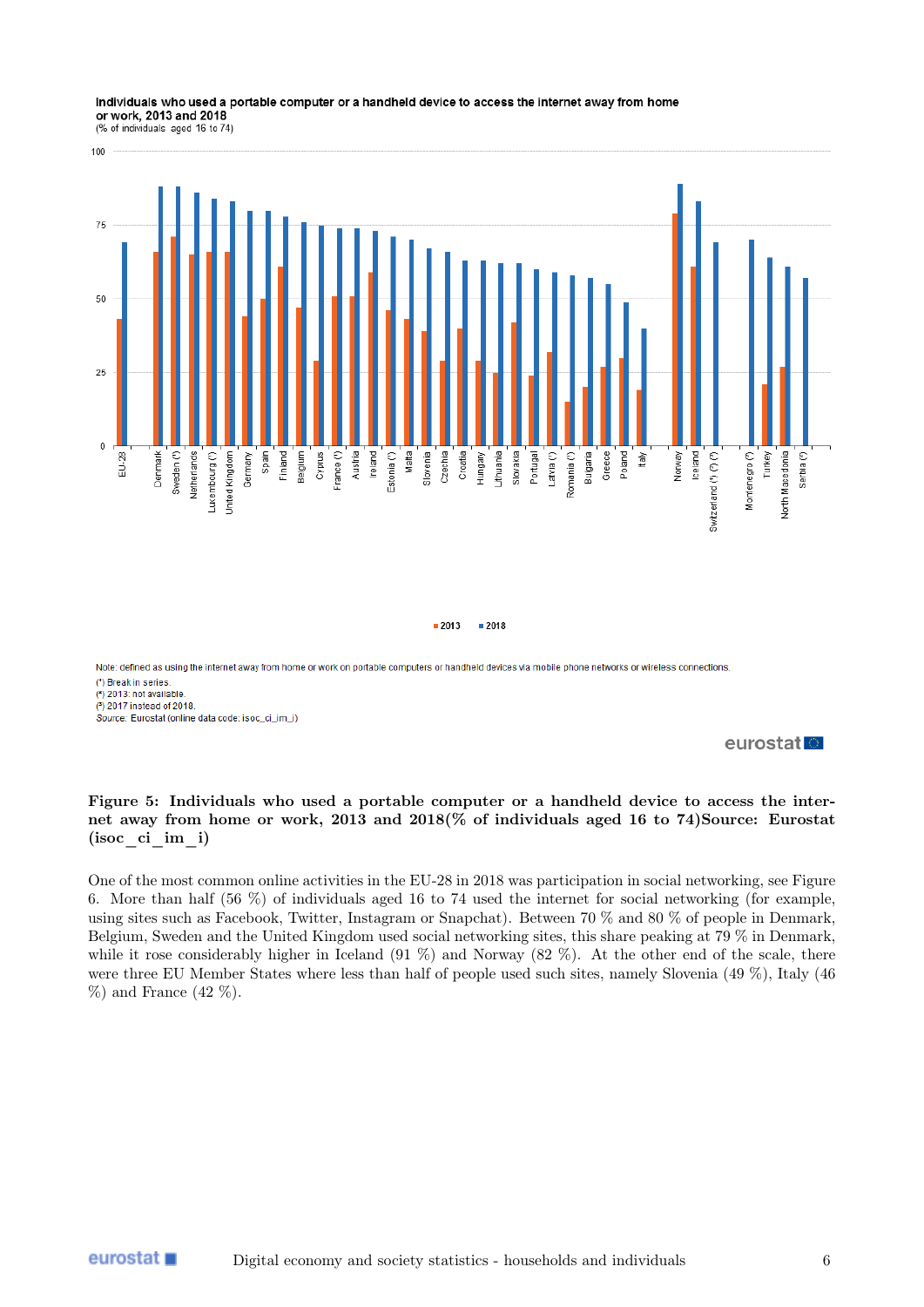#### 100  $75$  $5($ 25  $\mathbf 0$ Austria EU-28 Belgium Cyprus Malta Finland Latvia Ireland Spain Croatia Bulgaria Poland Germany France Montenegro Turkey Serbia Jenmark Sweden **Jnited Kingdom** Vetherlands Hungary \_uxembourg Estonia Romania Slovakia Portugal Lithuania Czechia Greece Slovenia It aly lceland Norway Switzerland (\*) North Macedonia

Individuals who used the internet for participation in social networking, 2018 (% of individuals aged 16 to 74)

(\*) 2017 instead of 2018. Source: Eurostat (online data code: isoc\_ci\_ac\_i)

eurostatlo

Figure 6: Individuals who used the internet for participation in social networking, 2018(% of individuals aged 16 to 74)Source: Eurostat (isoc\_ci\_ac\_i)

## **Privacy and protection of personal identity (2016 survey)**

Disparities between the EU Member States can be observed in the way internet users managed access to their personal information on the internet in 2016. More than one quarter (28 %) of EU-28 internet users did not provide personal information over the internet, a share that ranged from just 8 % in Luxembourg to half or more in Bulgaria, Portugal and Romania (see Figure 7). As such, more than 70 % of EU-28 internet users did provide some kind of personal information online, many of them undertaking different actions to control access to this personal information on the internet. Almost half (46 %) of all internet users refused to allow the use of personal information for advertising and two fifths (40 %) limited access to their profile or content on social networking sites. In addition, more than one third (37 %) of internet users read privacy policy statements before providing personal information, while just under one third (31 %) restricted access to their geographical location.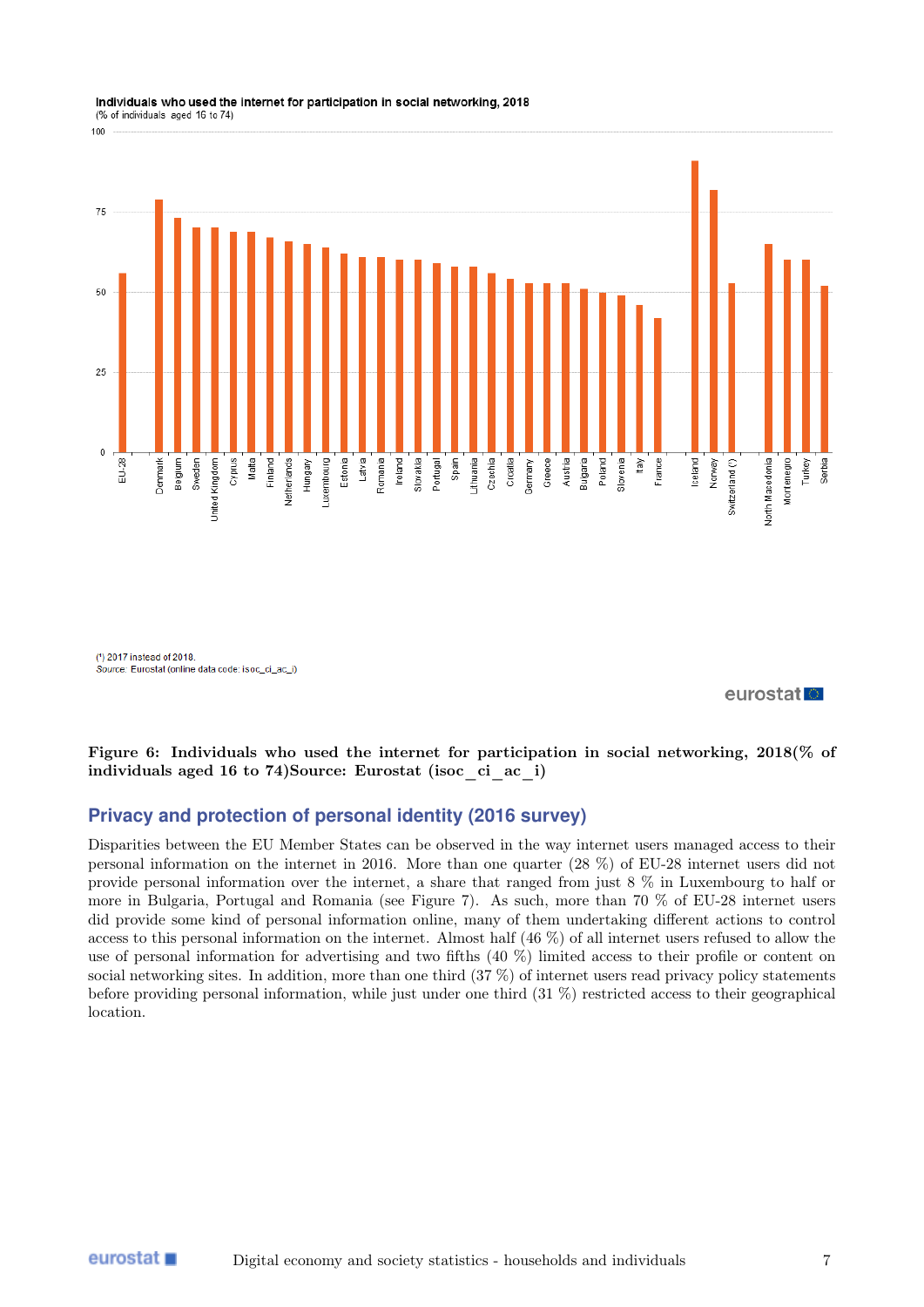#### Individuals who did not provide any personal information over the internet, 2016 (% of individuals who used internet within the last year)

100



Source: Eurostat (online data code: isoc\_cisci\_prv)

eurostat<sup>1</sup>

#### Figure 7: Individuals who did not provide any personal information over the internet, 2016(% of individuals who used internet within the last year)Source: Eurostat (isoc\_cisci\_prv)

In 2016, some 71 % of people aged 16 to 74 in the EU-28 who had used the internet in the previous 12 months knew that cookies can be used to trace people's online activities. Awareness of this issue was slightly higher (74 %) among younger users (aged 16 to 24) and lower (64 %) among older users (aged 55 to 74). Just over one third (35 %) of users aged 16 to 74 reported that they had changed their internet browser settings to prevent or limit cookie use (see Figure 8).

Among the EU Member States, internet users in the Netherlands (89 %), Germany and Finland (both 85 %) had the greatest awareness that cookies could be used to trace their online activities. Awareness was also high in Denmark (81 %), Croatia (78 %), Italy (77 %), Luxembourg and Austria (both 76 %). By contrast, less than half of internet users were aware of this in Romania (38 %), Latvia (47 %) and Cyprus (48 %); low awareness was also reported for Turkey and North Macedonia (both 30 %). The proportion of internet users that had changed their internet browser settings to prevent or limit cookie use exceeded half in just one Member State, namely Luxembourg (54 %). By contrast, less than one fifth of internet users had taken such action in Czechia, Romania, Bulgaria, Cyprus and Latvia, as was also the case in Turkey.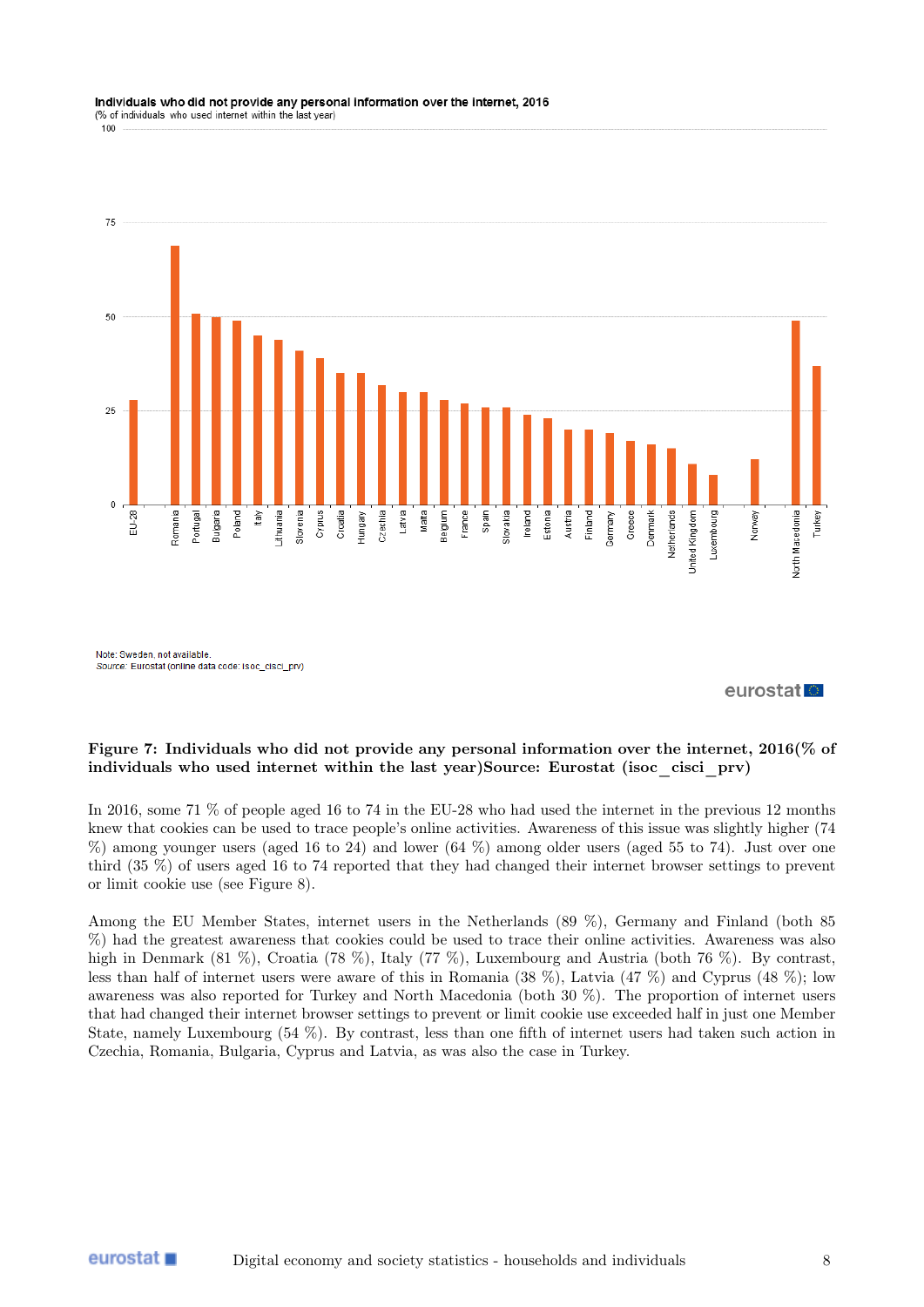#### Use of cookies and browser settings, 2016

(% of individuals who used internet within the last year)  $100$ 



**•** Proportion of individuals who know that cookies can be used to trace movements of people on the internet proportion of individuals that have ever changed the settings in their internet browser to prevent or limit the amount of cookies

Note: Sweden, not available Source: Eurostat (online data code: isoc. cisci, prv)

eurostat<sup>1</sup>

Figure 8: Use of cookies and browser settings, 2016(% of individuals who used internet within the last year)Source: Eurostat (isoc\_cisci\_prv)

### **Ordering or buying goods and services**

The proportion of individuals aged 16 to 74 in the EU-28 who ordered or bought goods or services over the internet for private use continued to rise: in 2018, it stood at 60 %, an increase of 13 percentage points when compared with 2013 (see Figure 9). Three quarters or more of individuals in Germany and Sweden ordered or bought goods or services over the internet in 2018 and this share reached at least four fifths in the Netherlands (80 %), the United Kingdom (83 %) and Denmark (84 %). By contrast, this proportion was lowest in Cyprus (32 %), Bulgaria ( 21 %) and Romania (20 %).

Excluding the five EU Member States that reported a break in series — Estonia, Latvia, Luxembourg, Romania and Sweden — the largest increase in the proportion of individuals who ordered or bought goods or services over the internet between 2013 and 2018 was observed in Czechia (up 23 percentage points), followed by Spain (up 21 percentage points). Unsurprisingly, some of the smallest increases (up 6 or 7 percentage points) were observed in Denmark and the United Kingdom where the percentages of individuals ordering or buying goods or services online were already relatively high in comparison with other Member States; this was also the case in Norway. However, the share of individuals ordering goods or services over the internet also rose at a relatively modest pace in Malta (8 percentage points) and Cyprus (7 percentage points).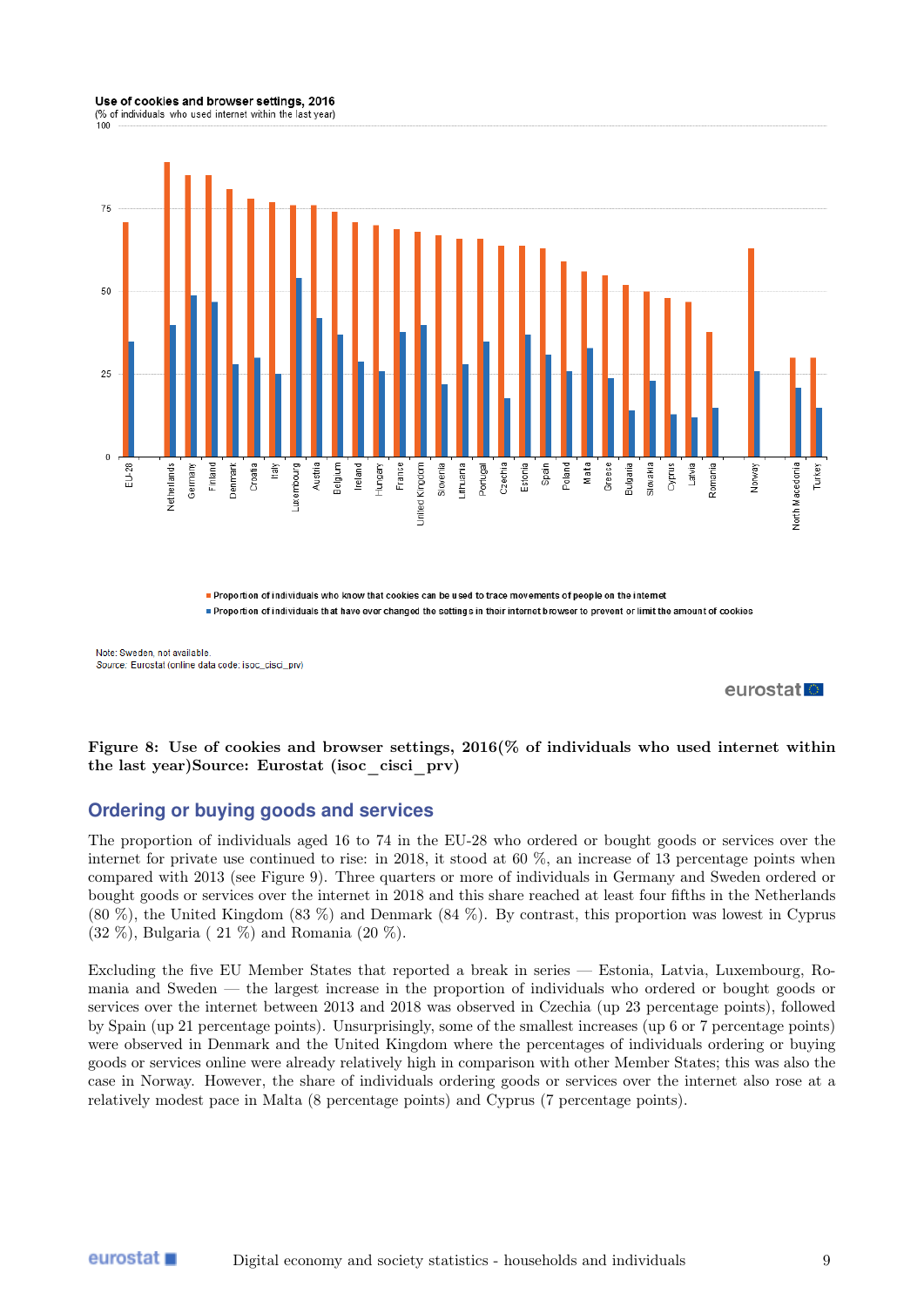#### Individuals who ordered goods or services over the internet for private use in the 12 months prior to the survey, 2013 and 2018

(% of individuals aged 16 to 74) 100



 $2013$  $= 2018$ 

(\*) Break in series (2) 2013: not available (\*) 2017 instead of 2018 Source: Eurostat (online data code: isoc\_ec\_ibuy)

eurostat<sup>o</sup>

Figure 9: Individuals who ordered goods or services over the internet for private use in the 12 months prior to the survey, 2013 and 2018(% of individuals aged 16 to 74)Source: Eurostat (isoc ec ibuy)

### **Services ordered from other individuals via the internet**

In 2018, the share of individuals (aged 16 to 74) in the EU-28 who used any website or app to arrange accommodation from another (private) individual during the preceding 12 months stood at 19 %. This proportion ranged from highs of 44 % in Luxembourg and at least one quarter of the total in Ireland, Malta and the United Kingdom, down to less than 1 in 10 individuals in seven EU Member States, with the lowest shares recorded in Bulgaria (9 %), Greece, Romania and Slovenia (all 8 %), Latvia (7 %), Czechia (5 %) and Cyprus (3 %). Online accommodation booking from other private individuals was more common among middle-aged people (aged 25 to 54) than it was among either younger (aged 16 to 24) or older generations (aged 55 to 74). Most of these services were ordered through dedicated websites or apps, which act as intermediaries, enabling private individuals to share access to accommodation services — examples include Airbnb, Lovehomeswap or Couchsurfing.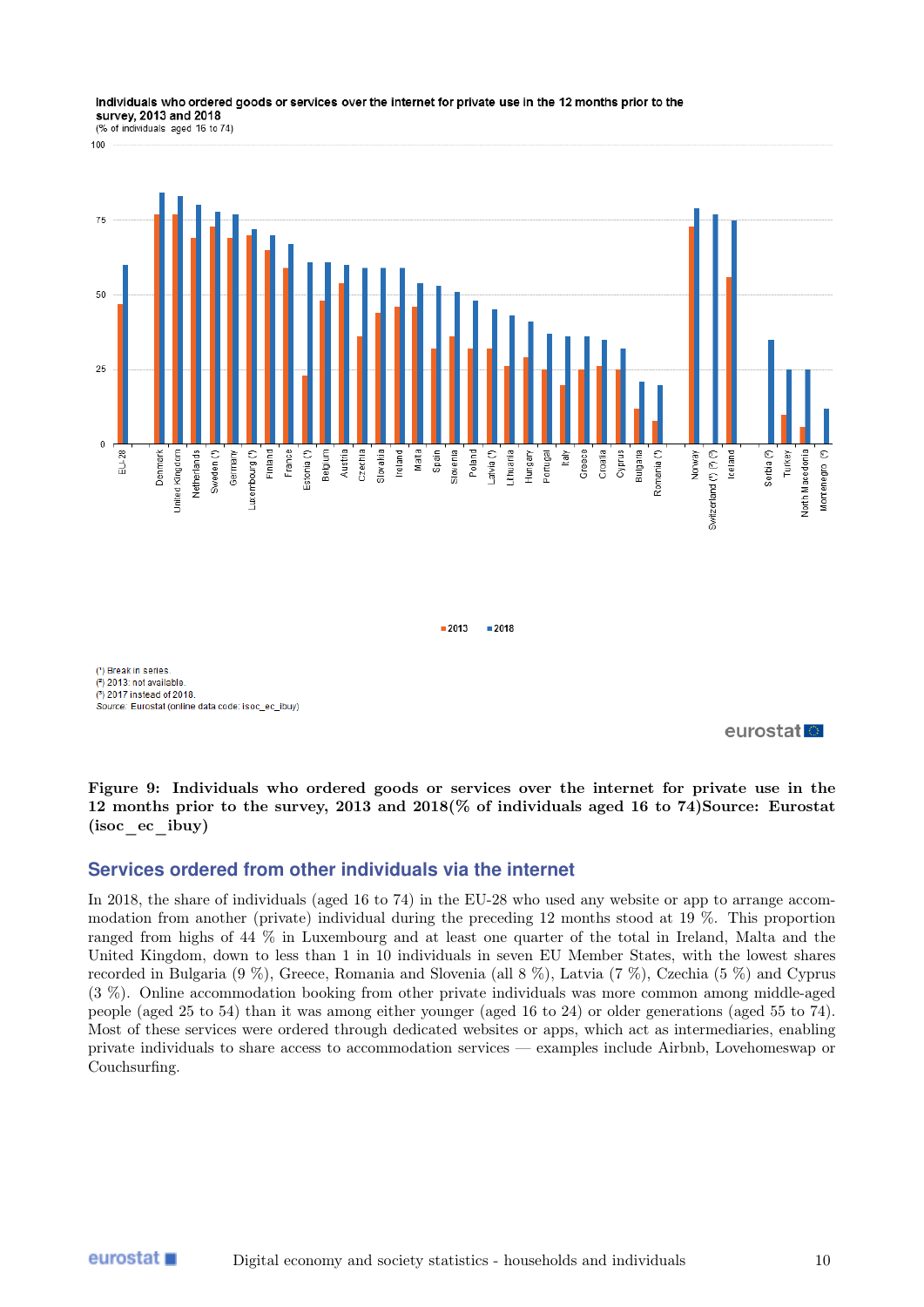#### Individuals who used any website or app to arrange accommodation from another individual in the 12 months prior to the survey, 2018



eurostat<sup>o</sup>

#### Figure 10: Individuals who used any website or app to arrange accommodation from another individual in the 12 months prior to the survey,  $2018\%$  of individuals aged 16 to 74)Source: Eurostat (isoc\_ci\_ce\_i)

A similar analysis is presented in Figure 11, which shows the share of individuals who used any website or app to arrange a transport service from another individual. This type of service was generally less common than arranging accommodation, but was again often conducted via dedicated websites and apps (for example, Liftshare, UberPool or Wundercar); the average use made of these types of service across the EU-28 by individuals (aged 16 to 74) was 8 %. Among the EU Member States, the share of individuals using any website or app to arrange a transport service in 2018 peaked in Estonia (at 23 %). It was commonplace to find that fewer than 1 in 10 individuals used a website or app to arrange transport services; indeed, this situation was observed in 18 Member States. Online transport booking from other individuals tended to be more common among the younger generations (aged 16 to 24) than for older people.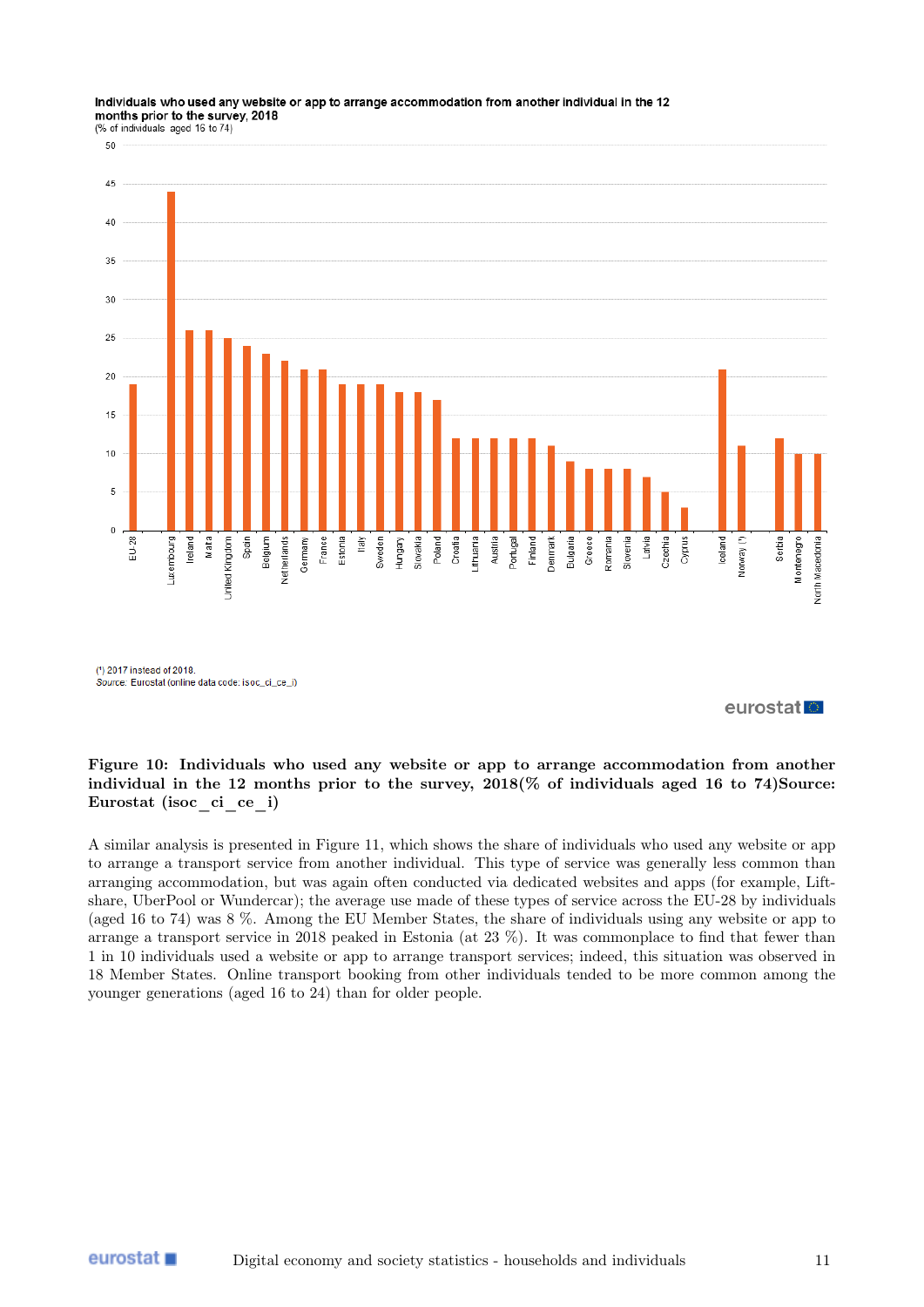#### Individuals who used any website or app to arrange a transport service from another individual in the 12 months prior to the survey, 2018



 $(')$  n: close to 0 (2) 2017 instead of 2018 Source: Eurostat (online data code: isoc\_ci\_ce\_i)

eurostat

Figure 11:Individuals who used any website or app to arrange a transport service from another individual in the 12 months prior to the survey,  $2018\%$  of individuals aged 16 to 74)Source: Eurostat (isoc\_ci\_ce\_i)

### **Source data for tables and figures (MS Excel)**

• [Digital economy and society - households and individuals: tables and figures](https://ec.europa.eu/eurostat/statistics-explained/images/0/0c/Digital_economy_and_society_-_households_and_individuals_FP2019.xlsx)

#### **Data sources**

Rapid technological change in areas related to the internet and other new applications of ICTs pose challenges for statistics. As such, there has been a considerable degree of development in this area, with statistical tools being adapted to satisfy new demands for data. Indeed, statistics within this domain are reassessed on an annual basis in order to meet user needs and reflect the rapid pace of change.

This approach is replicated in [Eurostat](https://ec.europa.eu/eurostat/statistics-explained/index.php/Glossary:Eurostat) 's [survey on ICT usage in households and by individuals](https://ec.europa.eu/eurostat/statistics-explained/index.php/Glossary:Community_survey_on_ICT_usage_in_households_and_by_individuals) . This annual survey is used to benchmark ICT-driven developments, both by following developments for core variables over time and by looking in greater depth at other aspects at a specific point in time. While the survey initially concentrated on access and connectivity issues, its scope has subsequently been extended to cover a variety of subjects (for example, [e-government](https://ec.europa.eu/eurostat/statistics-explained/index.php/Glossary:E-government) and e-commerce) and socioeconomic analysis (such as regional diversity, gender specificity, differences in age, education and the [employment](https://ec.europa.eu/eurostat/statistics-explained/index.php/Glossary:Employment) situation). The scope of the survey with respect to different technologies is also adapted so as to cover new product groups and means of delivering communication technologies to end-users (such as introducing new questions about online peer-to-peer accommodation or transport services in 2017).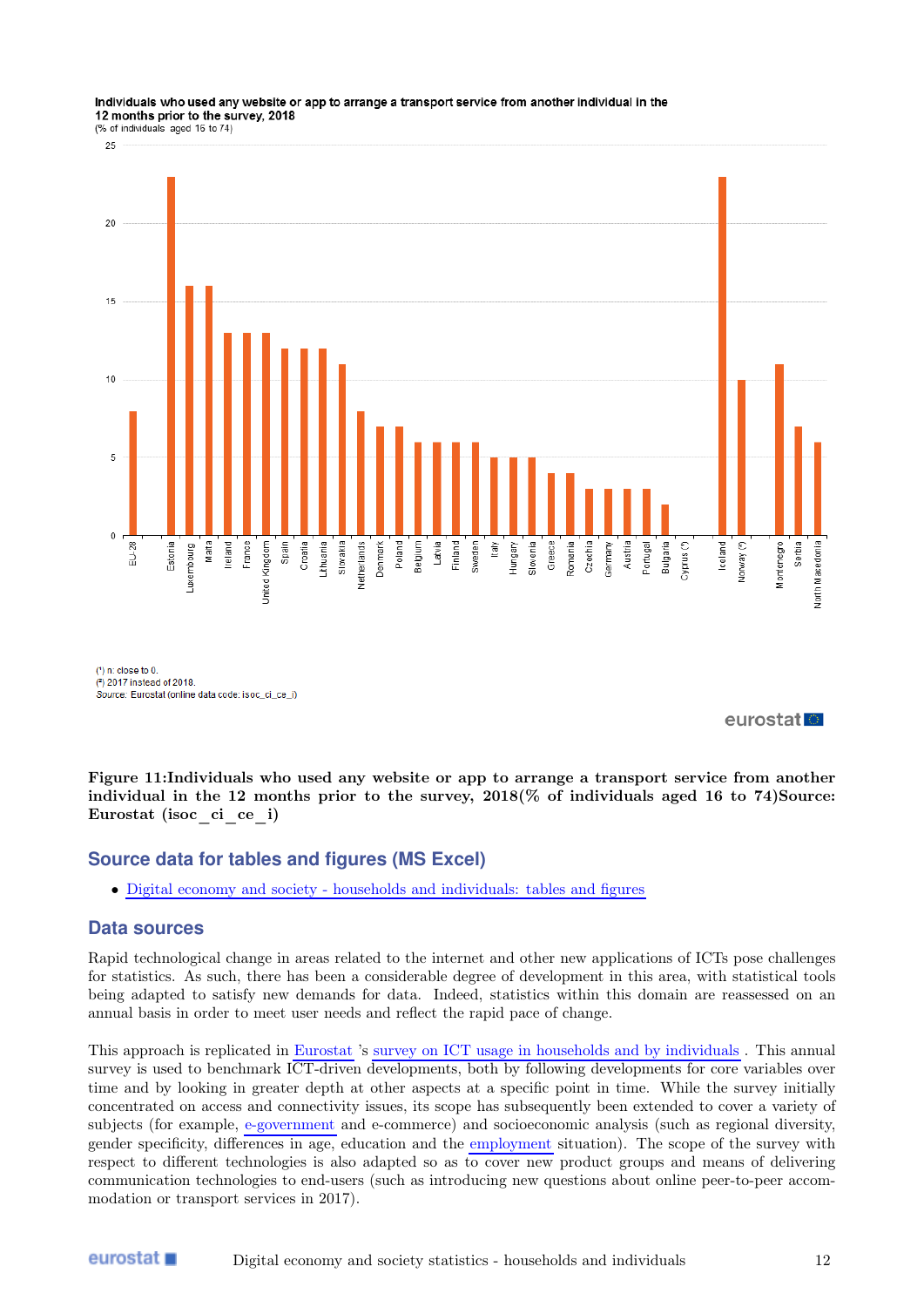The reference period for the survey on ICT usage in households and by individuals is in most cases the first quarter of each year; in most countries the survey is conducted in the second quarter of each year. Note that the module on privacy and the protection of personal identity formed part of the 2016 survey (but was not repeated in 2017 and 2018).

**Coverage and definitions** The household ICT survey covers those households having at least one member in the age group 16 to 74 years old. Internet access of households refers to the percentage of households that have an internet access, so that anyone in the household could use the internet at home, if so desired, even simply to send an e-mail.

[Internet users](https://ec.europa.eu/eurostat/statistics-explained/index.php/Glossary:Internet_user) are defined as all individuals aged 16 to 74 who had used the internet in the three months prior to the survey. Regular internet users are individuals who used the internet, on average, at least once a week in the three months prior to the survey.

The wired technologies most commonly used to access the internet are divided between broadband and dial-up access over a normal or an ISDN telephone line. Broadband includes [digital subscriber lines \(DSL\)](https://ec.europa.eu/eurostat/statistics-explained/index.php/Glossary:Digital_subscriber_line_(DSL)) and uses technology that transports data at high speeds. Broadband lines are defined as having a capacity higher than ISDN, meaning equal to or higher than 144 kbit/s. Popular devices to access the internet at home include desktop and portable computers, while more recently there has been an expansion in other internet-enabled technologies.

Mobile internet usage is defined as using the internet away from home or work on portable computers or handheld devices via mobile phone networks or wireless connections.

The ordering of goods and services by individuals refers to the 12-month period prior to the survey and includes confirmed reservations for accommodation or travel, purchasing financial investments, telecommunication services, video games or software, as well as information services from the internet that are directly paid for. Goods and services that are obtained via the internet for free are excluded. Orders made by manually typed e-mails, SMS or MMS are also excluded.

#### **Context**

In May 2015, the European Commission adopted a [digital single market strategy](http://ec.europa.eu/priorities/digital-single-market/index_en.htm) ( [COM\(2015\) 192 final](http://eur-lex.europa.eu/LexUriServ/LexUriServ.do?uri=CELEX:52015DC0192:EN:NOT) ) as one of its top 10 political [priorities](http://ec.europa.eu/priorities/index_en.htm) . The strategy had 16 initiatives that covered three broad pillars: promoting better online access to goods and services across Europe; designing an optimal environment for digital networks and services to develop; ensuring that the European economy and industry takes full advantage of the digital economy as a potential driver for growth. In the [European Commission's work programme for 2017](https://ec.europa.euhttps://ec.europa.eu/info/publications/work-programme-commission-key-documents-2017_en) [Delivering a](http://eur-lex.europa.eu/LexUriServ/LexUriServ.do?uri=CELEX:52016DC0710:EN:NOT) [Europe that protects, empowers and defends](http://eur-lex.europa.eu/LexUriServ/LexUriServ.do?uri=CELEX:52016DC0710:EN:NOT) (COM(2016) 710), the European Commission proposed to advance swiftly on proposals that had already been put forward and to undertake a review of the progress made towards completing the digital single market.

Broadband technologies are considered to be important when measuring access to and use of the internet, as they offer users the possibility to rapidly transfer large volumes of data and keep access lines open. Indeed, the take-up of high-speed and superfast broadband are considered as key indicators within the domain of ICT policymaking. While digital subscriber lines (DSL) remain the main form of delivery for broadband technology in the EU, alternatives such as cable, satellite, fibre optics and wireless local loops are becoming more widespread.

The European Commission is working on a number of initiatives to boost ICT skills in the workforce, as part of a broader agenda for better skills upgrading, anticipating skills demand and matching skills supply to demand. In order to increase the supply of ICT specialists, the European Commission has launched a [Grand](http://ec.europa.eu/digital-single-market/en/grand-coalition-digital-jobs) [Coalition for Digital Jobs](http://ec.europa.eu/digital-single-market/en/grand-coalition-digital-jobs) , an EU-wide partnership that seeks to use European structural and investment funds to alleviate difficulties related to the recruitment of ICT specialists.

On 10 June 2016, the European Commission adopted a new [Skills Agenda for Europe](http://ec.europa.eu/education/news/2016/0610-education-skills-factsheet_en.htm) which seeks to promote a number of actions to ensure that the right training, the right skills and the right support is available to people in the EU so that they are equipped with skills that are needed in a modern working environment, including the promotion of digital skills.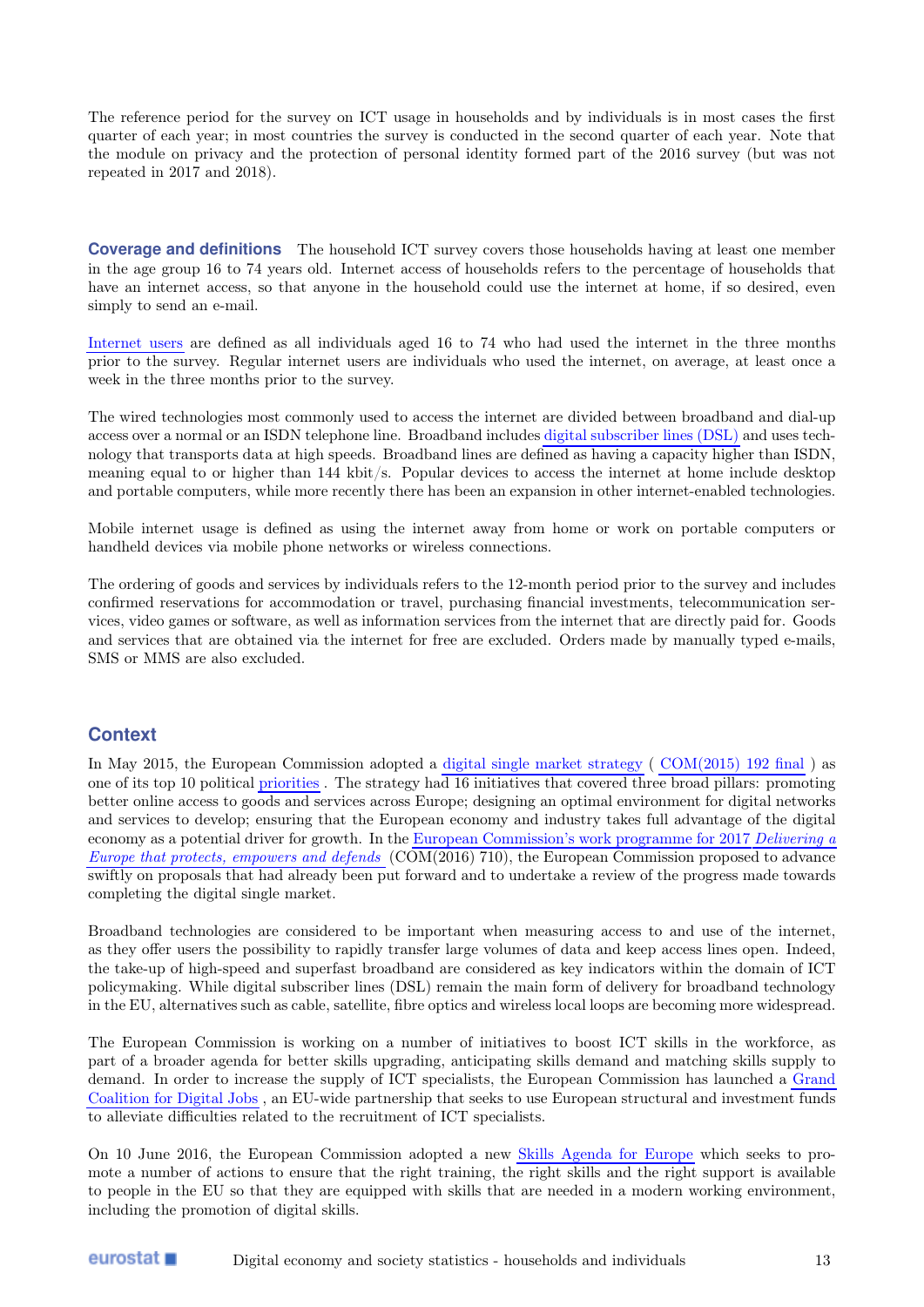### **Other articles**

- [E-commerce statistics for individuals](https://ec.europa.eu/eurostat/statistics-explained/index.php/E-commerce_statistics_for_individuals)
- [Enlargement countries information and communication technology statistics](https://ec.europa.eu/eurostat/statistics-explained/index.php/Enlargement_countries_-_information_and_communication_technology_statistics)
- [Digital economy and society statistics enterprises](https://ec.europa.eu/eurostat/statistics-explained/index.php/Digital_economy_and_society_statistics_-_enterprises)
- [Digital economy and digital society statistics at regional level](https://ec.europa.eu/eurostat/statistics-explained/index.php/Digital_economy_and_digital_society_statistics_at_regional_level)
- [Innovation statistics](https://ec.europa.eu/eurostat/statistics-explained/index.php/Innovation_statistics)

### **Publications**

- Digital economy and society in the  $EU 2017$  edition Digital publication
- [Science, technology and innovation in Europe](http://ec.europa.eu/eurostat/product?code=KS-GN-13-001&language=en) 2013 edition Pocketbook
- [Science, technology and innovation in Europe](http://ec.europa.eu/eurostat/product?code=KS-EM-08-001&language=en) 2008 edition Statistical book
- [Press releases and other publications](http://ec.europa.eu/eurostat/web/digital-economy-and-society/publications)
- [Statistical articles](http://ec.europa.eu/eurostat/web/digital-economy-and-society/publications/statistical-articles)

### **Main tables**

• [Digital economy and society](https://ec.europa.euhttps://ec.europa.eu/eurostat/web/digital-economy-and-society/data/main-tables) (t\_isoc)

ICT usage in households and by individuals (t\_isoc\_i)

#### **Database**

• [Digital economy and society](http://ec.europa.eu/eurostat/web/digital-economy-and-society/data/database) (isoc), see:

ICT usage in households and by individuals (isoc\_i)

Connection to the internet and computer use (isoc\_ici)

Households - level of internet access (isoc\_ci\_in\_h) Households - type of connection to the internet (isoc\_ci\_it\_h) Individuals - mobile internet access (isoc\_ci\_im\_i)

Internet use (isoc\_iiu)

Individuals - internet use (isoc\_ci\_ifp\_iu) Individuals - frequency of internet use (isoc\_ci\_ifp\_fu) Individuals - collaborative economy (isoc\_ci\_ce\_i)

E-commerce (isoc\_iec)

Internet purchases by individuals (isoc\_ec\_ibuy)

ICT trust, security and privacy (isoc\_ci\_sci) Privacy and protection of personal information (isoc\_cisci\_prv)